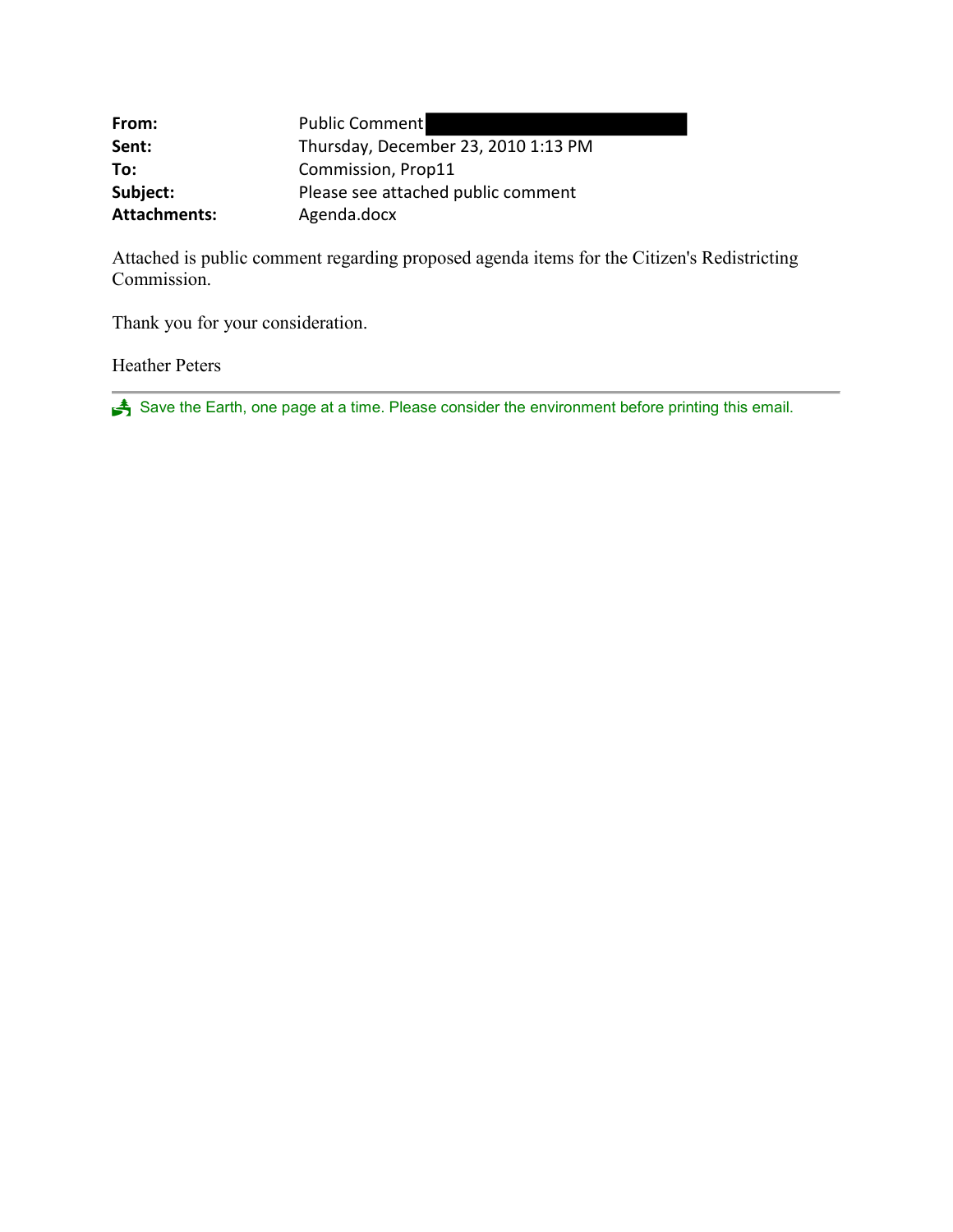## **PUBLIC COMMENT RE: PROPOSED AGENDA ITEMS**

Dear Commissioners,

Please accept this public comment on proposed agenda items for the Commission's consideration. I have attached a list of proposed agenda items to help ease the transition of the Commission from the State Auditor, to the Secretary of State and ultimately to independence.

Thank you for your consideration.

Sincerely,

Heather Peters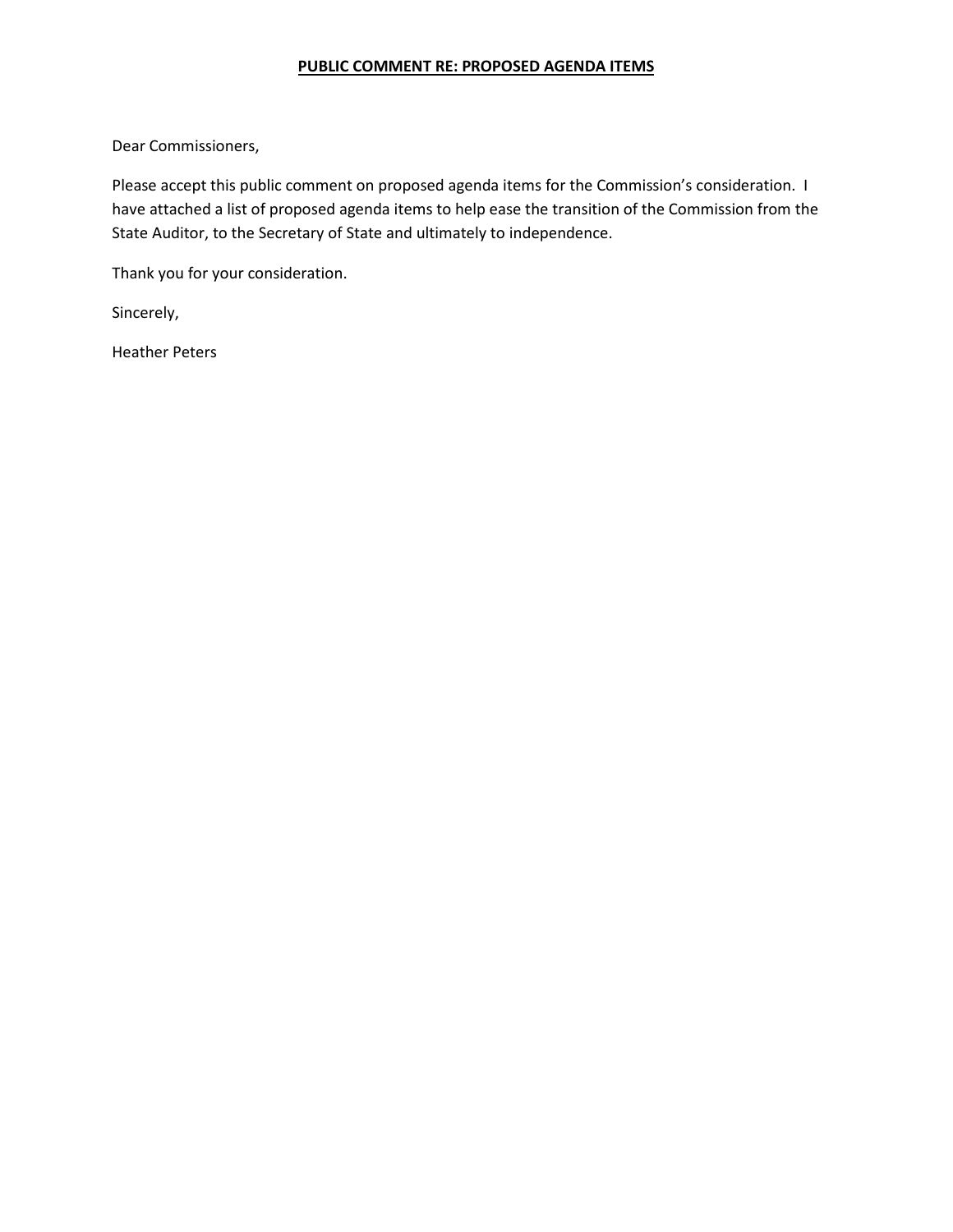## **PROPOSED AGENDA ITEMS**

- 1. Swearing in of final 6 Commissioners
- 2. Discussion of Commission structure including:
	- a. Selection of permanent Chair/Co-Chair
	- b. Discussion of, and possible establishment of, subcommittees
	- c. Other structural issues
- 3. Briefing by Secretary of State's office (SOS) regarding transition issues including
	- a. Support provided by SOS to date
	- b. Future support to be provided by SOS
	- c. Expectations regarding limitations/ termination of support by SOS
	- d. Allocations of costs incurred by SOS & State Auditor in providing support
	- e. Accounting of monies expended to date and balance of remaining budget
	- f. Other transition issues
- 4. Discussion of staffing including:
	- a. Process for reviewing applications for four advertised positions
	- b. Process for interviews
	- c. Discussion of other potential staff needed and process for hiring
	- d. Consideration of the use of Retired Annuitants under the Boomerang program [\(https://boomerang.ca.gov/\)](https://boomerang.ca.gov/) to minimize staffing costs
	- e. Other staffing issues
- 5. Legal opinions/training needed
	- a. Application of Guidance on Conflicts of Interest to hiring of staff
	- b. Policy for using closed session re: personnel issues
	- c. State hiring procedures/restrictions
	- d. State contracting procedures/restrictions
	- e. Language translations
	- f. Other legal issues
- 6. Discussion of project planning including
	- a. Priorities
	- b. Phases of Commissions work
	- c. Timelines
	- d. Milestones